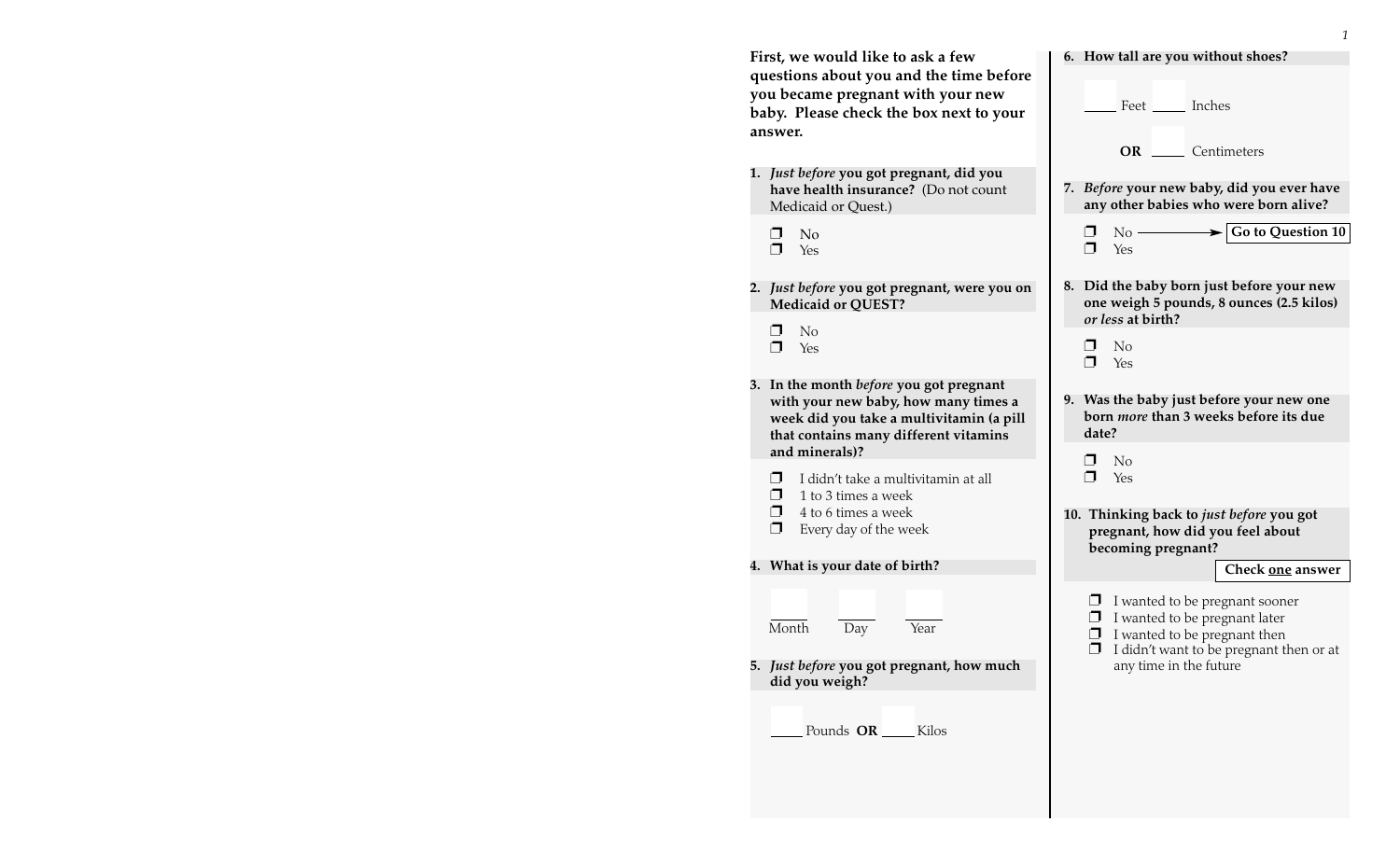



**12. When you got pregnant with your new baby, were you or your husband or partner doing anything to keep from getting pregnant?** (Some things people do to keep from getting pregnant include not having sex at certain times [rhythm], and using birth control methods such as the pill, Norplant®, shots [Depo-Provera®], condoms, diaphragm, foam, IUD, having their tubes tied, or their partner having a vasectomy.)

❐ No ❐ Yes **Go to Question 14**

**13. What were your or your husband's or partner's reasons for not doing anything to keep from getting pregnant?**

**Check all that apply**

- $\Box$  I didn't mind if I got pregnant
- $\Box$  I thought I could not get pregnant at that time
- $\Box$  I had side effects from the birth control method I was using
- $\Box$  I had problems getting birth control when I needed it
- $\Box$  I thought my husband or partner or I was sterile (could not get pregnant at all)
- $\Box$  My husband or partner didn't want to use anything
- ❐ Other Please tell us:

**The next questions are about the prenatal care you received during your most recent pregnancy. Prenatal care includes visits to a doctor, nurse, or other health care worker before your baby was born to get checkups and advice about pregnancy.**  (It may help to look at a calendar when you answer these questions.)

**14. How many weeks or months pregnant were you when you were** *sure* **you were pregnant?** (For example, you had a pregnancy test or a doctor or nurse said you were pregnant.)

Weeks **OR** \_\_\_\_\_ Months

❐ I don't remember

**15. How many weeks or months pregnant were you when you had your first visit for prenatal care?** (Don't count a visit that was only for a pregnancy test or only for WIC [the Special Supplemental Nutrition Program for Women, Infants, and Children].)

Weeks **OR** Months

- ❐ I didn't go for prenatal care
- **16. Did you get prenatal care as early in your pregnancy as you wanted?**

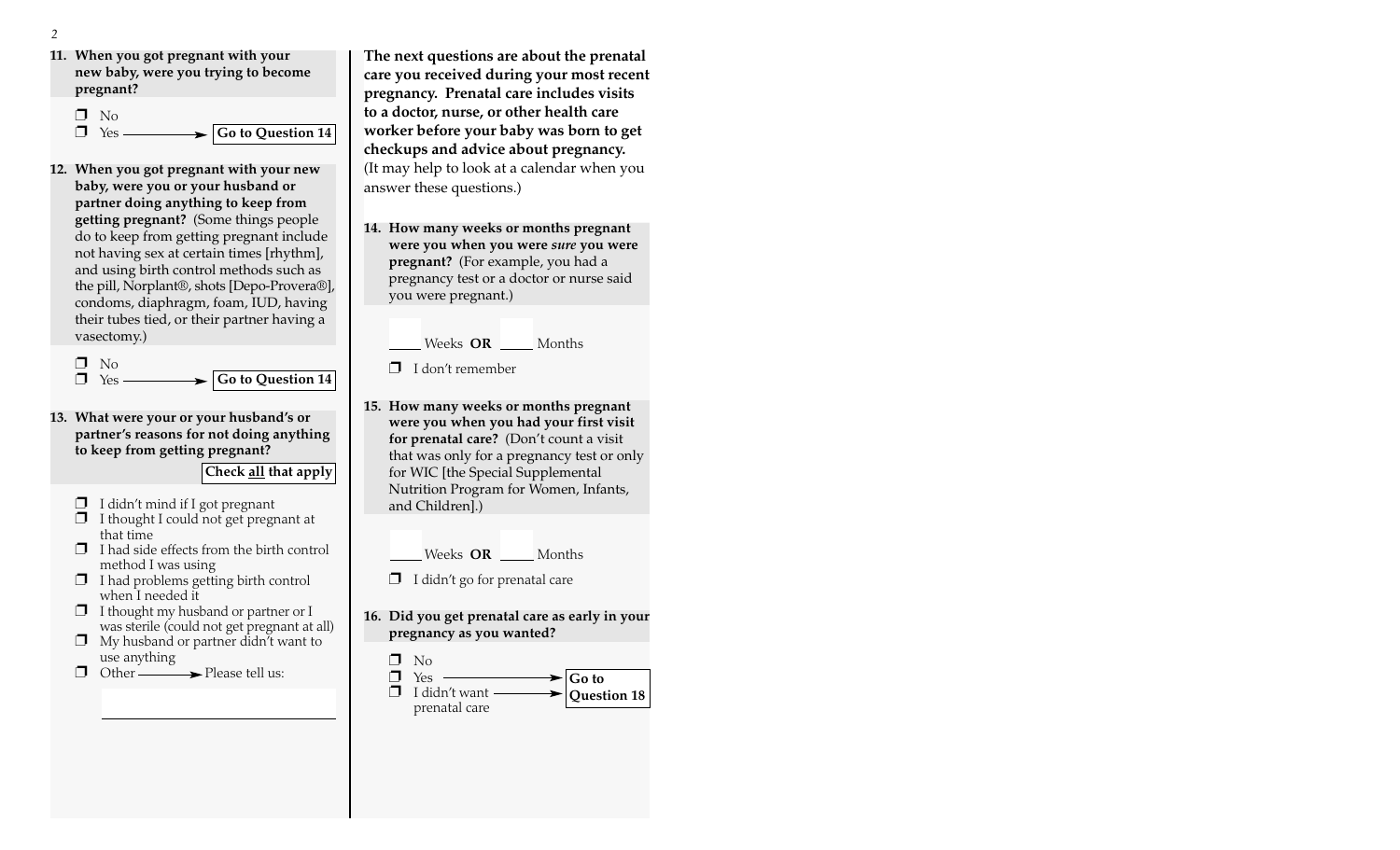**Please use this space for any additional comments you would like to make about the health of mothers and babies in Hawaii.**

- **17. Did any of these things keep you from getting prenatal care as early as you wanted?** $\Box$  I couldn't get an appointment earlier in my pregnancy<br>□ I didn't have enough money or insurance to pay for my visits  $\Box$  I didn't know that I was pregnant **Check all that apply**
- I didn't know that I was pregnant ❐ I had no way to get to the clinic or doctor's office
- ❐ The doctor or my health plan would not start care earlier
- ❐ I didn't have my Medicaid card
- $\Box$  I had no one to take care of my children
- $\Box$  I had too many other things going on
- $\Box$  Other  $\longrightarrow$  Please tell us:

**18. Where did you go** *most of the time* **for your prenatal visits?** (Do not include **If you did not go for prenatal care, go to Page 4, Question 22.**

**Check one answer**

❐ Hospital clinic

visits for WIC.)

- ❐ Private doctor's office or HMO clinic
- ❐Community Health Center
- ❐ Military Hospital or Clinic
- $\Box$  Other  $\rule{1em}{0.15mm}$  Please tell us:

**Thanks for answering our questions! Your answers will help us work to make Hawaii mothers and babies healthier.**

# **19. How was your prenatal care paid for?**

### **Check all that apply**

**No Yes**

- ❐ Medicaid or QUEST
- ❐ Personal income (cash, check, or credit card)
- $\Box$ Health insurance or HMO
- $\Box$ Tricare
- $\Box$  Other  $\longrightarrow$  Please tell us:

#### **20. During any of your prenatal care visits, did a doctor, nurse, or other health care worker talk with you about any of the things listed below?** (Please count only discussions, not reading materials or videos.) For each item, circle **Y** (Yes) if someone talked with you about it or circle **N** (No) if no one talked with you about it.

#### a. How smoking during pregnancy could affect your baby  $\dots \dots \dots N$  Y b. Breastfeeding your baby  $\dots \dots N$  Y c. How drinking alcohol during pregnancy could affect your baby . .N Y d. Using a seat belt during your pregnancy . . . . . . . . . . . . . . N Y e. Birth control methods to use after your pregnancy  $\dots \dots \dots \dots N$  Y f. Medicines that are safe to take during your pregnancy  $\dots \dots \dots N$  Y g. How using illegal drugs could affect your baby . . . . . . . . . . . . . . N Y h. Doing tests to screen for birth defects or diseases that run in your family . . . . . . . . . . . . . . . . . . .N Y i. What to do if your labor starts early . . . . . . . . . . . . . . . . . . N Y Getting your blood tested for HIV (the virus that causes AIDS)  $\dots$  N Y k. Physical abuse to women by their husbands or partners ......N Y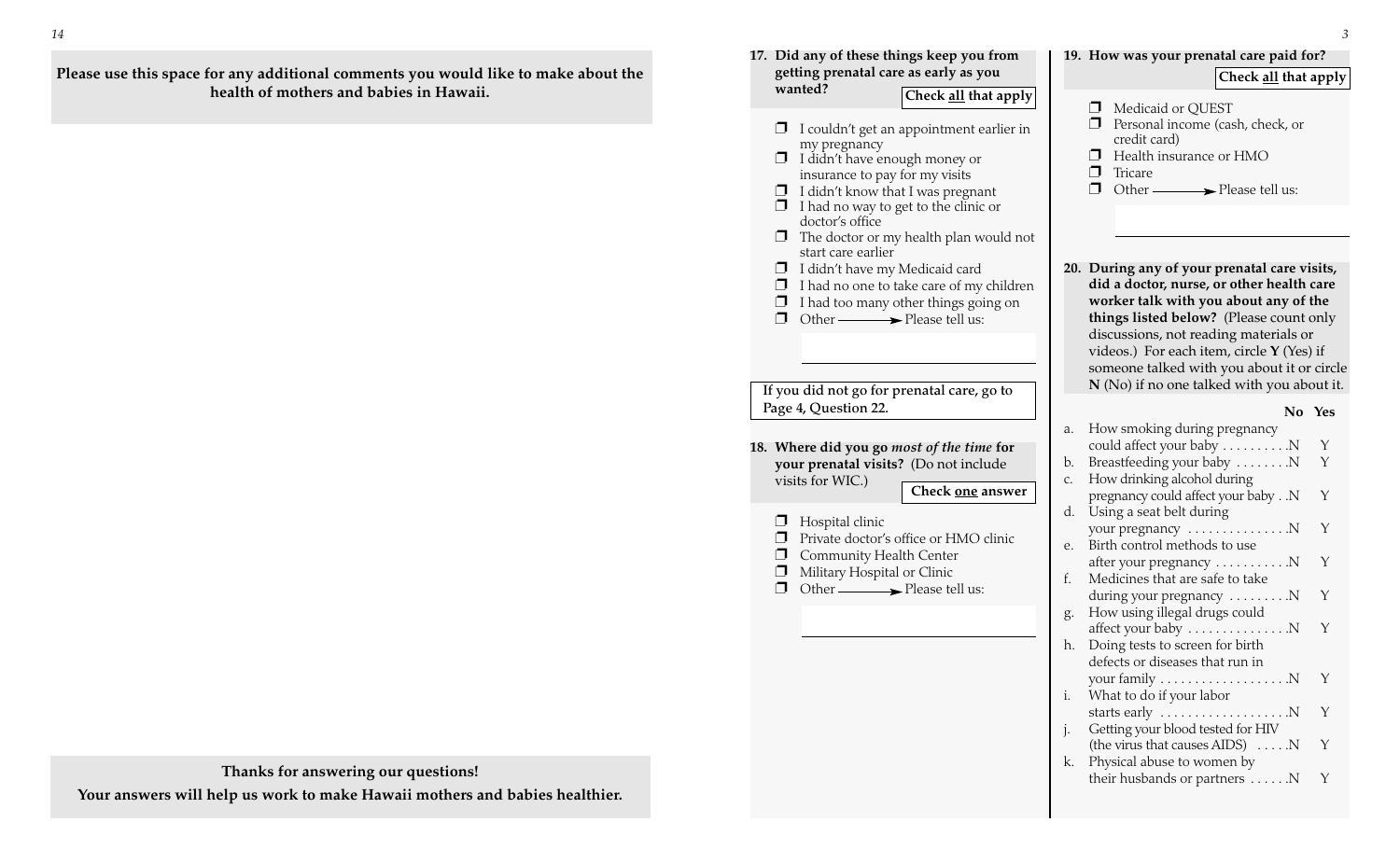- **21. At any time during your prenatal care, did a doctor, nurse, or other health care worker talk with you about how much weight you should gain during your pregnancy?**
	- ❐ No
	- ❐ Yes

**The next questions are about your most recent pregnancy and things that might have happened during your pregnancy.**

- **22. During your pregnancy, were you on WIC (the Special Supplemental Nutrition Program for Women, Infants, and Children)?**
	- ❐ No
	- ❐ Yes

| Labor pains more than 3                                      | No Yes                                                                                                                                                                                                                                                                                                                                                                           |
|--------------------------------------------------------------|----------------------------------------------------------------------------------------------------------------------------------------------------------------------------------------------------------------------------------------------------------------------------------------------------------------------------------------------------------------------------------|
|                                                              |                                                                                                                                                                                                                                                                                                                                                                                  |
| weeks before your baby was<br>due (preterm or early labor) N | Y                                                                                                                                                                                                                                                                                                                                                                                |
| High blood pressure (including                               |                                                                                                                                                                                                                                                                                                                                                                                  |
| retained water (edema) N                                     | Y                                                                                                                                                                                                                                                                                                                                                                                |
| Vaginal bleeding N                                           | Y                                                                                                                                                                                                                                                                                                                                                                                |
| Problems with the placenta                                   |                                                                                                                                                                                                                                                                                                                                                                                  |
|                                                              | Υ                                                                                                                                                                                                                                                                                                                                                                                |
|                                                              |                                                                                                                                                                                                                                                                                                                                                                                  |
|                                                              | Y                                                                                                                                                                                                                                                                                                                                                                                |
|                                                              | Y                                                                                                                                                                                                                                                                                                                                                                                |
|                                                              |                                                                                                                                                                                                                                                                                                                                                                                  |
|                                                              | Y                                                                                                                                                                                                                                                                                                                                                                                |
|                                                              |                                                                                                                                                                                                                                                                                                                                                                                  |
|                                                              |                                                                                                                                                                                                                                                                                                                                                                                  |
|                                                              |                                                                                                                                                                                                                                                                                                                                                                                  |
| membranes, PROM) N                                           | Y                                                                                                                                                                                                                                                                                                                                                                                |
| Cervix had to be sewn shut                                   |                                                                                                                                                                                                                                                                                                                                                                                  |
| (incompetent cervix, cerclage) N                             | Υ                                                                                                                                                                                                                                                                                                                                                                                |
| You were hurt in a car accidentN                             | Y                                                                                                                                                                                                                                                                                                                                                                                |
|                                                              |                                                                                                                                                                                                                                                                                                                                                                                  |
|                                                              |                                                                                                                                                                                                                                                                                                                                                                                  |
|                                                              | preeclampsia or toxemia) or<br>(such as abruptio placentae,<br>placenta previa) N<br>Severe nausea, vomiting, or<br>dehydration N<br>High blood sugar (diabetes) N<br>Kidney or bladder (urinary tract)<br>infection N<br>Water broke more than 3 weeks<br>before your baby was due<br>(premature rupture of<br>If you did not have any of these problems,<br>go to Question 25. |

- $\Box$  I went to the hospital or emergency room and stayed less than 1 day
- $\Box$  I went to the hospital and stayed 1 to 7 days
- $\Box$  I went to the hospital and stayed more than 7 days
- $\Box$  I stayed in bed at home more than 2 days because of my doctor's or nurse's advice

|          | 72. Does your new baby have a hearing loss<br>or a hearing problem?                                                                                                                                                           |              |                | 74. Since your new baby was born, have you<br>used WIC services for your new baby?                                                                                                                                                                                                      |                  |   |        |  |
|----------|-------------------------------------------------------------------------------------------------------------------------------------------------------------------------------------------------------------------------------|--------------|----------------|-----------------------------------------------------------------------------------------------------------------------------------------------------------------------------------------------------------------------------------------------------------------------------------------|------------------|---|--------|--|
|          | N <sub>0</sub><br>⊓<br>Yes<br>⊓<br>⊓<br>I don't know                                                                                                                                                                          |              |                | No<br>⊓<br>⊓<br>Yes                                                                                                                                                                                                                                                                     |                  |   |        |  |
|          | 73. Listed below are some things that<br>describe the care of your new baby. For<br>each item, circle A if it always applies to<br>you, circle S if it sometimes applies to<br>you, or circle N if it never applies to you.   |              |                | 75. This question is about the care of your<br>teeth during your most recent<br>pregnancy. For each thing, circle Y (Yes) if<br>it is true or circle $N(No)$ if it is not true.<br>No.<br>Yes                                                                                           |                  |   |        |  |
|          |                                                                                                                                                                                                                               |              | a.             | I needed to see a dentist for a                                                                                                                                                                                                                                                         |                  |   |        |  |
| a.       | <b>Never Sometimes Always</b><br>My new baby<br>rides in an                                                                                                                                                                   |              | b.             | problem $\dots\dots\dots\dots\dots\dots\dots$<br>I went to a dentist or dental<br>$\text{clinic}\dots\dots\dots\dots\dots\dots\dots\dots\dots$                                                                                                                                          |                  |   | Y<br>Y |  |
| b.       | infant car seat N<br>S<br>My new baby<br>rides in an infant<br>car seat that                                                                                                                                                  | $\mathsf{A}$ | $\mathsf{C}$ . | A dental or other health care<br>worker talked with me about<br>how to care for my teeth and                                                                                                                                                                                            |                  | Y |        |  |
|          | faces the rear                                                                                                                                                                                                                |              |                |                                                                                                                                                                                                                                                                                         |                  |   |        |  |
|          | window of the<br>car, truck,                                                                                                                                                                                                  |              |                | 76. Please check your total family income                                                                                                                                                                                                                                               |                  |   |        |  |
|          | S<br>or van $\dots \dots \dots$                                                                                                                                                                                               | A            |                | for last year. Include all money your<br>family received.                                                                                                                                                                                                                               | Check one answer |   |        |  |
| c.<br>d. | My new baby rides<br>in an infant car<br>seat in the back<br>seat of the car,<br>S<br>truck, or van N<br>My new baby<br>sleeps on<br>something soft,<br>like a fluffy<br>blanket or<br>comforter, soft<br>pillow, featherbed, | A            |                | Less than $$10,000$<br>$\Box$<br>\$10,000-\$15,000<br>\$15,001-\$20,000<br>$\Box$<br>0<br>\$20,001-\$25,000<br>$\Box$<br>\$25,001-\$30,000<br>\$30,001-\$35,000<br>$\Box$<br>\$35,001-\$40,000<br>$\Box$<br>\$40,001-\$45,000<br>□<br>□<br>\$45,001-\$50,000<br>⊓<br>More than \$50,000 |                  |   |        |  |
| е.       | or sheepskin N<br>S<br>My new baby<br>sleeps in the same                                                                                                                                                                      | А            |                |                                                                                                                                                                                                                                                                                         |                  |   |        |  |
|          | bed with me N<br>S                                                                                                                                                                                                            | A            |                |                                                                                                                                                                                                                                                                                         |                  |   |        |  |

*13*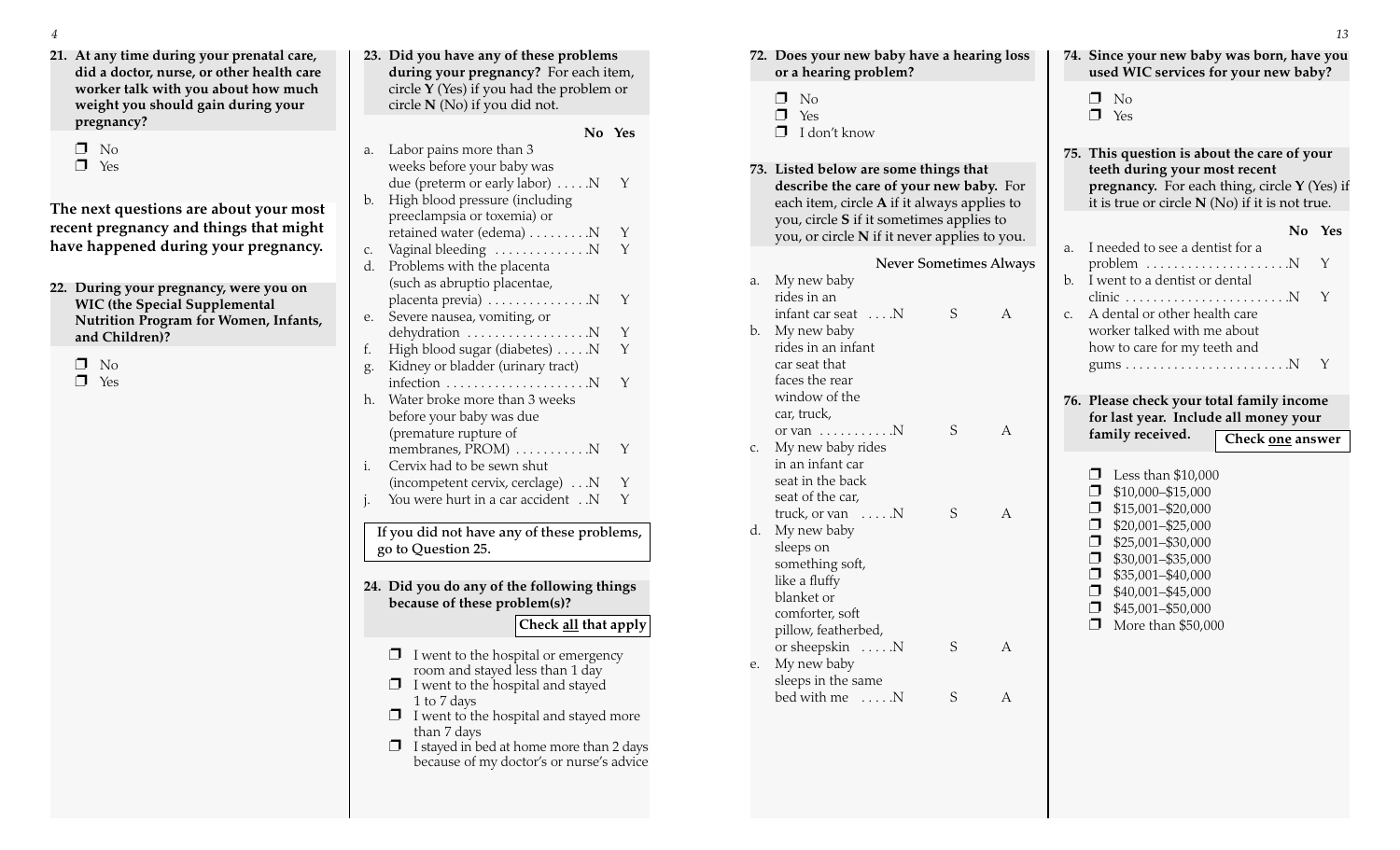- **68. Did you use any of these drugs in the month before you got pregnant?** For each item, circle **Y** (Yes) if it is true or circle **N** (No) if it is not true. **No Yes**a. Prescription drugs  $\dots \dots \dots \dots N$  Y What kinds?b. Marijuana (pot, bud) or hashish  $(hash)$  . . . . . . . . . . . .  $N$   $Y$ c. Amphetamines (uppers, ice, speed, crystal, crank)  $\dots$   $N$  Y d. Cocaine (rock, coke, crack) or heroin (smack, horse)  $\dots$  . . . . . . Y e. Tranquilizers (downers, ludes) or hallucinogens (LSD/acid, PCP/angel dust, ecstasy) .......N Y f. Sniffing gasoline, glue, hairspray, or other aerosols  $\dots N$  Y
- **69. During your most recent pregnancy, who would have helped you if a problem had come up? For example, who would have helped you if you needed to borrow \$50 or if you got sick and had to be in bed for several weeks? Check all that apply**
	- $\Box$  My husband or partner
	- $\Box$  My mother, father, or in-laws
	- □ Other family member or relative
	- ❐ A friend
	- $\Box$  Someone else  $\longrightarrow$  Please tell us:
	- $\Box$  No one would have helped me

**If your baby has died, or is not living with you, go to Question 75.**

- **70. a. When your new baby was born, was the baby's hearing tested?**  $\Box$  I don't know  $\longrightarrow$  **Go to**  $\Box$  No  $\longrightarrow$  Question 73 ❐ Yes **b. Did someone tell you what the test said about your new baby's hearing?**  $\Box$  I don't remember  $\rightarrow$   $\boxed{Go}$  to  $\Box$  No  $\longrightarrow$  Question 73 ❐ Yes **c. When someone told you what the test said about your new baby's hearing, what did they tell you?**
	- ❐ Your baby's test showed no problems ❐ Your baby should have another test  $\Box$  Other  $\longrightarrow$  Please tell us:
- **71. After you were told about your new baby's hearing test, you probably had many thoughts and feelings.** Please read all the choices below and check thechoices which are true about your thoughts and feelings at the time.
	- ❐ Not worried
	- ❐ A little worried
	- ❐ Very worried and upset
	- ❐ I wondered if I did something wrong or if it was my fault
	- $\Box$  I was too excited and busy with the new baby to pay much attention
	- $\Box$  Other  $\longrightarrow$  Please tell us:

**The next questions are about smoking cigarettes and drinking alcohol.**

**25. Have you smoked at least 100 cigarettes in the past 2 years?** (A pack has 20 cigarettes.)

> ❐ No **Go to Question 29** ❐ Yes

- **26. In the** *3 months before* **you got pregnant, how many cigarettes or packs of cigarettes did you smoke on an average day?** (A pack has 20 cigarettes.)
	- -Cigarettes **OR** Packs
	- $\Box$  Less than 1 cigarette a day
	- ❐ I didn't smoke
	- ❐ I don't know
- **27. In the** *last 3 months* **of your pregnancy, how many cigarettes or packs of cigarettes did you smoke on an average day?**
	- <u>Cigarettes</u> **OR** <u>CR</u> Packs
	- $\Box$  Less than 1 cigarette a day
	- ❐ I didn't smoke
	- ❐ I don't know
- **28. How many cigarettes or packs of cigarettes do you smoke on an average day** *now***?**

 $\equiv$  Cigarettes **OR**  $\equiv$  Packs

- $\Box$  Less than 1 cigarette a day
- ❐ I don't smoke
- ❐ I don't know

**29. Have you had any alcoholic drinks in the past 2 years?** (A drink is 1 glass of wine, wine cooler, can or bottle of beer, shot of liquor, or mixed drink.)

❐ No **Go to Page 6, Question 32**❐ Yes

- **30. a. During the** *3 months before* **you go<sup>t</sup> pregnant, how many alcoholic drinks did you have in an average week?**
	- $\Box$  I didn't drink then
	- $\Box$  Less than 1 drink a week
	- $\Box$  1 to 3 drinks a week
	- $\Box$  4 to 6 drinks a week
	- $\Box$  7 to 13 drinks a week
	- $\Box$  14 drinks or more a week
	- ❐ I don't know
	- **b. During the** *3 months before* **you go<sup>t</sup> pregnant, how many times did you drink 5 alcoholic drinks or more in one sitting?**
		- Times

 $\Box$  I didn't drink then ❐ I don't know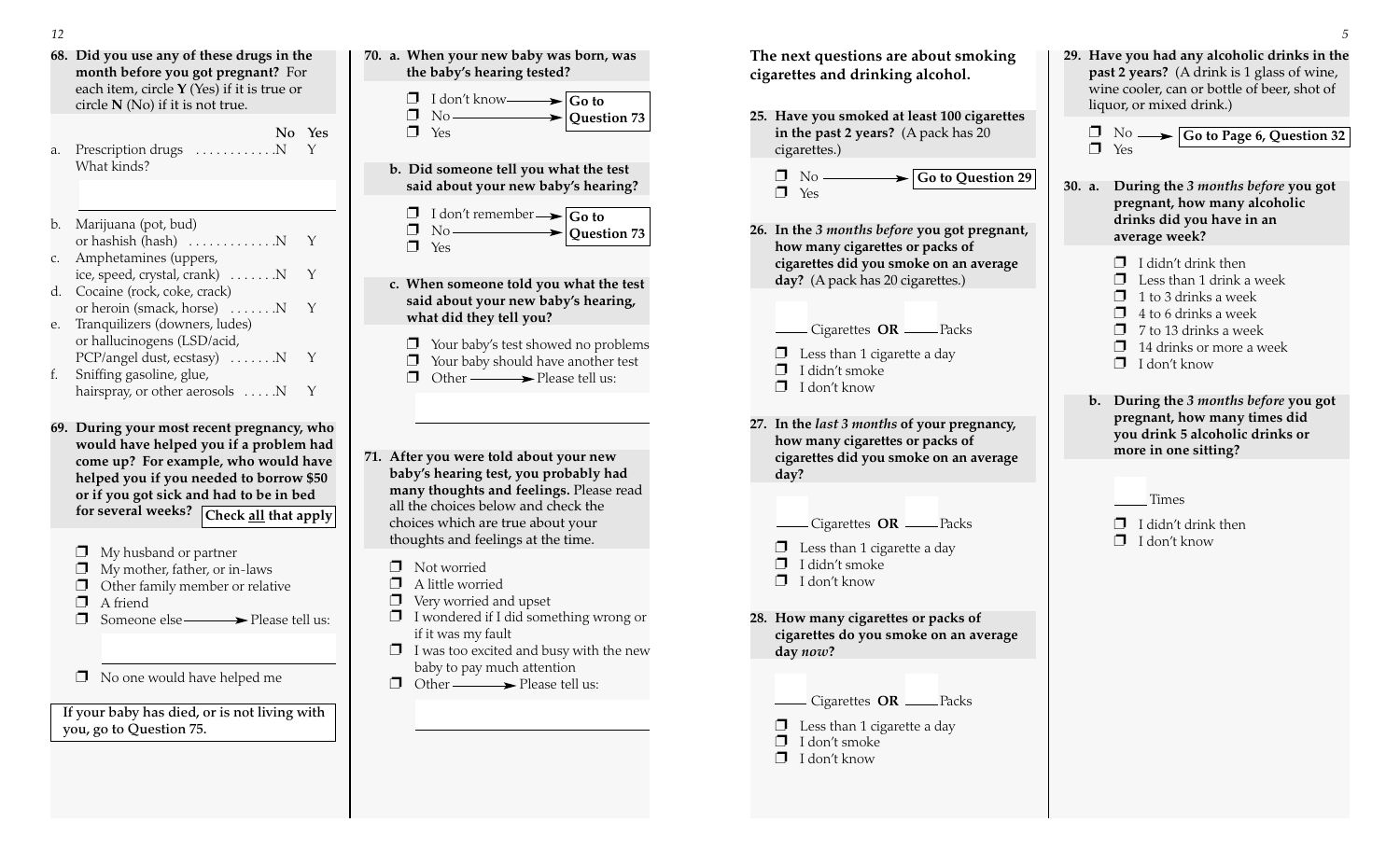### **31. a. During the** *last 3 months* **of your pregnancy, how many alcoholic drinks did you have in an average week?**

- $\Box$  I didn't drink then
- $\Box$  Less than 1 drink a week
- $\Box$  1 to 3 drinks a week
- $\Box$  4 to 6 drinks a week
- $\square$  7 to 13 drinks a week
- $\Box$  14 drinks or more a week
- ❐ I don't know
- **b. During the** *last 3 months* **of your pregnancy, how many times did you drink 5 alcoholic drinks or more in one sitting?**
	- Times
	- $\Box$  I didn't drink then ❐ I don't know
- **Pregnancy can be a difficult time for some women. These next questions are about things that may have happened before and during your most recent pregnancy.**
- **32. This question is about things that may have happened during the** *12 months before* **your new baby was born.** For each item, circle **Y** (Yes) if it happened to you or circle **N** (No) if it did not. (It may help to use the calendar.)

**No Yes**

| a. | A close family member was                                 |   |  |
|----|-----------------------------------------------------------|---|--|
|    | very sick and had to go into                              |   |  |
|    | the hospital N                                            | Υ |  |
| b. | You got separated or divorced                             |   |  |
|    | from your husband or partner N                            | Υ |  |
| C. | You moved to a new address N                              | Y |  |
| d. | You were homeless N                                       | Υ |  |
| e. | Your husband or partner lost                              |   |  |
|    | his job $\dots \dots \dots \dots \dots \dots \dots \dots$ | Υ |  |
| f. | You lost your job even though                             |   |  |
|    | you wanted to go on working N                             | Υ |  |
| g. | You argued with your husband                              |   |  |
|    | or partner more than usual N                              | Υ |  |
| h. | Your husband or partner said he                           |   |  |
|    | didn't want you to be pregnant N                          | Υ |  |
| i. | You had a lot of bills you                                |   |  |
|    | couldn't pay $\dots \dots \dots \dots \dots \dots$        | Υ |  |
| j. | You were in a physical fight N                            | Υ |  |
| k. | You or your husband or partner                            |   |  |
|    | went to jail $\dots \dots \dots \dots \dots \dots$        | Υ |  |
| l. | Someone very close to you had                             |   |  |
|    | a bad problem with drinking                               |   |  |
|    | or drugs                                                  | Y |  |
| m. | Someone very close to you diedN                           | Υ |  |
|    |                                                           |   |  |

**If you did not smoke during the 3 months before you got pregnant with your new baby, go to Question 67.**

**If you did not go for prenatal care, go to Question 66.**

**65. Listed below are some things about smoking that a doctor, nurse, or other health care worker might have done during any of your prenatal care visits.** For each thing, circle **Y** (Yes) if it applied to you during any of your prenatal care visits or circle **N** (No) if it did not.

**During any of your prenatal care visits, did a doctor, nurse, or other health care worker—**

|    |                                                | No | Yes |
|----|------------------------------------------------|----|-----|
| a. | Spend time with you discussing                 |    |     |
|    | how to quit smoking $\dots \dots \dots \dots$  |    | Υ   |
| b. | Suggest that you set a specific                |    |     |
|    | date to stop smoking N                         |    | Y   |
| C. | Prescribe a nicotine nasal spray               |    |     |
|    | or nicotine inhaler N                          |    | Υ   |
| d. | Prescribe a pill like Zyban®                   |    |     |
|    | (also known as Wellbutrin® or                  |    |     |
|    | Bupropion®) to help you quit N                 |    | Y   |
| e. | Recommend using nicotine gum N                 |    | Υ   |
| f. | Recommend using a nicotine                     |    |     |
|    |                                                |    | Υ   |
| g. | Suggest you attend a class or                  |    |     |
|    | program to stop smoking $\dots \dots N$        |    | Υ   |
| h. | Provide you with booklets, videos,             |    |     |
|    | or other materials to help you                 |    |     |
|    | quit smoking on your own N                     |    | Y   |
| i. | Refer you to counseling for help               |    |     |
|    | with quitting $\dots\dots\dots\dots\dots\dots$ |    |     |
|    |                                                |    |     |

**66. Listed below are some things about smoking.** For each thing, circle **<sup>Y</sup>**(Yes) if it applied to you during your most recent pregnancy or circle **N** (No) if it did not.

**During your most recent pregnancy, did you—**

### **No Yes**

| a. | Set a specific date to                                                                                                                                  |     |
|----|---------------------------------------------------------------------------------------------------------------------------------------------------------|-----|
|    | stop smoking $\dots \dots \dots \dots \dots$                                                                                                            | Υ   |
| b. | Use a nicotine nasal spray                                                                                                                              |     |
|    | or nicotine inhaler N                                                                                                                                   | Y   |
| c. | Take a pill like Zyban® (also                                                                                                                           |     |
|    | known as Wellbutrin <sup>®</sup> or                                                                                                                     |     |
|    | Bupropion®) to help you quit N                                                                                                                          | Y   |
| d. | Use nicotine gum N                                                                                                                                      | Y   |
| e. | Use a nicotine patch N                                                                                                                                  | Υ   |
| f. | Attend a class or program to                                                                                                                            |     |
|    | stop smoking $\dots \dots \dots \dots \dots$                                                                                                            | Y   |
| g. | Use booklets, videos, or other                                                                                                                          |     |
|    | materials to help you quit N                                                                                                                            | Y   |
| h. | Go to counseling for help                                                                                                                               |     |
|    | with quitting $\dots\dots\dots\dots\dots\dots$                                                                                                          | Υ   |
|    |                                                                                                                                                         |     |
|    |                                                                                                                                                         |     |
|    | 67. Did you use any of these drugs when<br>you were pregnant? For each item, circle<br>$Y$ (Yes) if it is true or circle $N$ (No) if it is<br>not true. |     |
|    |                                                                                                                                                         |     |
|    | No                                                                                                                                                      | Yes |
| a. | Prescription drugs N                                                                                                                                    | Y   |
|    | What kinds?                                                                                                                                             |     |
|    |                                                                                                                                                         |     |
|    |                                                                                                                                                         |     |
| b. | Marijuana (pot, bud) or                                                                                                                                 |     |
|    | hashish $(hash)$                                                                                                                                        | Y   |
| c. | Amphetamines (uppers, ice,                                                                                                                              |     |
|    | speed, crystal, crank) N                                                                                                                                | Υ   |
| d. | Cocaine (rock, coke, crack) or                                                                                                                          |     |
| e. | heroin (smack, horse)<br>$\ldots$ N<br>Tranquilizers (downers, ludes)                                                                                   | Υ   |

- or hallucinogens (LSD/acid, PCP/angel dust, ecstasy)  $\dots$  . . . . . . Y
- f. Sniffing gasoline, glue, hairspray, or other aerosols  $\dots$  N Y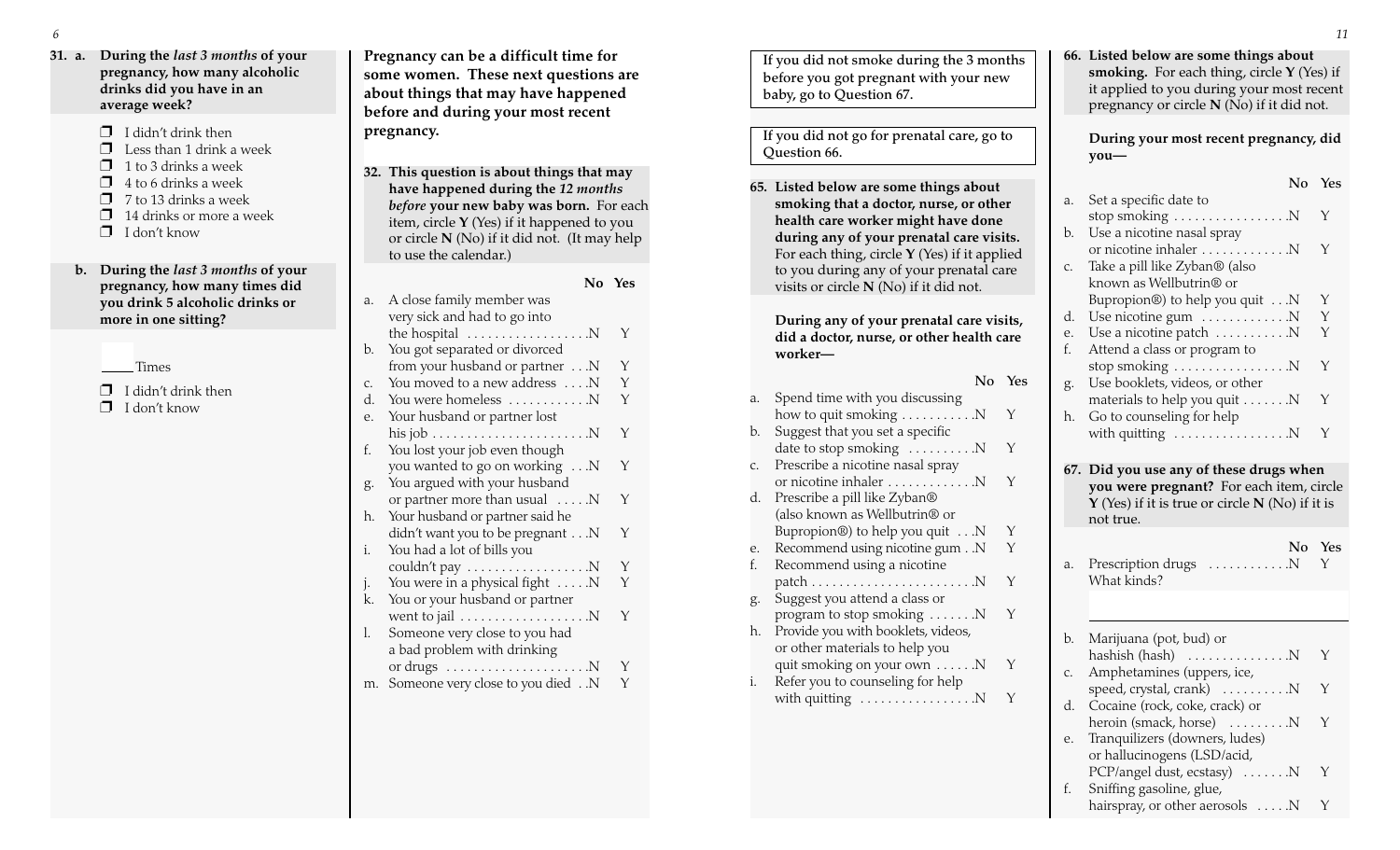### **60. What are your or your husband's or partner's reasons for not doing anything to keep from getting pregnant** *now***?**

- $\Box$  I am not having sex
- $\Box$  I want to get pregnant
- $\Box$  I don't want to use birth control
- $\Box$  My husband or partner doesn't want to use anything
- ❐ I don't think I can get pregnant (sterile)
- ❐ I can't pay for birth control
- $\Box$  I am pregnant now
- $\Box$  Other  $\longrightarrow$  Please tell us:

## **The next questions are about your family and the place where you live.**

**61. Which rooms are in the house, apartment, or trailer where you live?**

**Check all that apply**

- $\Box$  Living room
- $\Box$  Separate dining room
- ❐ Kitchen
- ❐ Bathroom(s)
- ❐ Recreation room, den, or family room
- ❐ Finished basement
- $\Box$  Bedrooms  $\longrightarrow$  How many?

#### **62. Counting yourself, how many people live in your house, apartment, or trailer?**

Adults (people aged 18 years or older) Babies, children, or teenagers (people aged 17 years or younger)

#### **63. What were the sources of your household's income during the past 12 months?Check one answer**

- ❐ Paycheck or money from a job
- ❐ Aid such as Temporary Assistance for Needy Families (TANF), welfare, public assistance, general assistance, food stamps, or Supplemental Security Income
- ❐ Unemployment benefits
- ❐ Child support or alimony
- ❐ Social security, workers'compensation, veteran benefits, or pensions
- $\Box$  Money from a business, fees, dividends, or rental income
- ❐ Money from family or friends
- $\Box$  Other  $\longrightarrow$  Please tell us:

**64. During your most recent pregnancy, did you feel you** *needed* **any of the following services?** For each thing, circle **Y** (Yes) if you felt you needed the service or **N (No)** if you did not feel you needed the service.

#### **Did you** *need* **—**

**No Yes**a. Money to buy food, food stamps, or WIC vouchers ........ N Y

- b. Help with an alcohol or drug problem . . . . . . . . . . . . . . . . . N Y c. Help to reduce violence in your home  $\dots \dots \dots \dots \dots \dots N$  Y
- d. Counseling information for family and personal problems  $\dots$ N Y
- e. Help to quit smoking  $\dots \dots \dots N$  Y
- f. Help with or information
- about breastfeeding .............N Y g. Other . . . . . . . . . . . . . . . . . . . . . . .N Y Please tell us:
- **33. a.** *During the 12 months before you go<sup>t</sup> pregnant***, did your husband or partner push, hit, slap, kick, choke, or physically hurt you in any other way?** ❐ No ❐ Yes **b.** *During the 12 months before you go<sup>t</sup> pregnant***, did anyone else physically hurt you in any way?** ❐ No ❐ Yes **34. a.** *During your most recent pregnancy***, did your husband or partner push, hit, slap, kick, choke, or physically hurt you in any other way?**  $\Box$  No ❐ Yes **b.** *During your most recent pregnancy***, did anyone else physically hurt you in any way?** ❐ No ❐ Yes **The next questions are about your labor and delivery.** (It may help to look at the calendar when you answer these questions.) **36. When did you go into the hospital to have your baby?** Month Day Year ❐**37. When was your baby born?** Month Day Year Month Day Year ❐**put in an intensive care unit?** ❐ $\square$  No ❐ Yes ❐ I don't know **he or she stay in the hospital?** ❐❐ 24–48 hours (1–2 days) ❐ 3 days
	- **35. When was your baby due?**

| Month | Dav | Year |
|-------|-----|------|

|                                                                                                                   | Month                                                                                                          | Day |  | Year |                                     |  |  |
|-------------------------------------------------------------------------------------------------------------------|----------------------------------------------------------------------------------------------------------------|-----|--|------|-------------------------------------|--|--|
| $\Box$                                                                                                            |                                                                                                                |     |  |      | I didn't have my baby in a hospital |  |  |
|                                                                                                                   | 37. When was your baby born?                                                                                   |     |  |      |                                     |  |  |
|                                                                                                                   |                                                                                                                |     |  |      |                                     |  |  |
|                                                                                                                   | Month                                                                                                          | Day |  | Year |                                     |  |  |
| 38. When were you discharged from the<br>hospital after your baby was born?<br>(It may help to use the calendar.) |                                                                                                                |     |  |      |                                     |  |  |
|                                                                                                                   |                                                                                                                |     |  |      |                                     |  |  |
|                                                                                                                   | Month                                                                                                          | Day |  | Year |                                     |  |  |
| П.                                                                                                                |                                                                                                                |     |  |      | I didn't have my baby in a hospital |  |  |
| 39. After your baby was born, was he or she<br>put in an intensive care unit?                                     |                                                                                                                |     |  |      |                                     |  |  |
|                                                                                                                   | No<br>$\Box$ Yes<br>I don't know                                                                               |     |  |      |                                     |  |  |
| 40. After your baby was born, how long did<br>he or she stay in the hospital?                                     |                                                                                                                |     |  |      |                                     |  |  |
| $\Box$<br>$\Box$<br>$\Box$<br>$\Box$<br>$\Box$<br>$\Box$                                                          | Less than 24 hours (Less than 1 day)<br>24-48 hours (1-2 days)<br>3 days<br>4 days<br>5 days<br>6 days or more |     |  |      |                                     |  |  |
| $\Box$<br>Π.                                                                                                      | My baby was not born in a hospital<br>My baby is still in the hospital                                         |     |  |      |                                     |  |  |